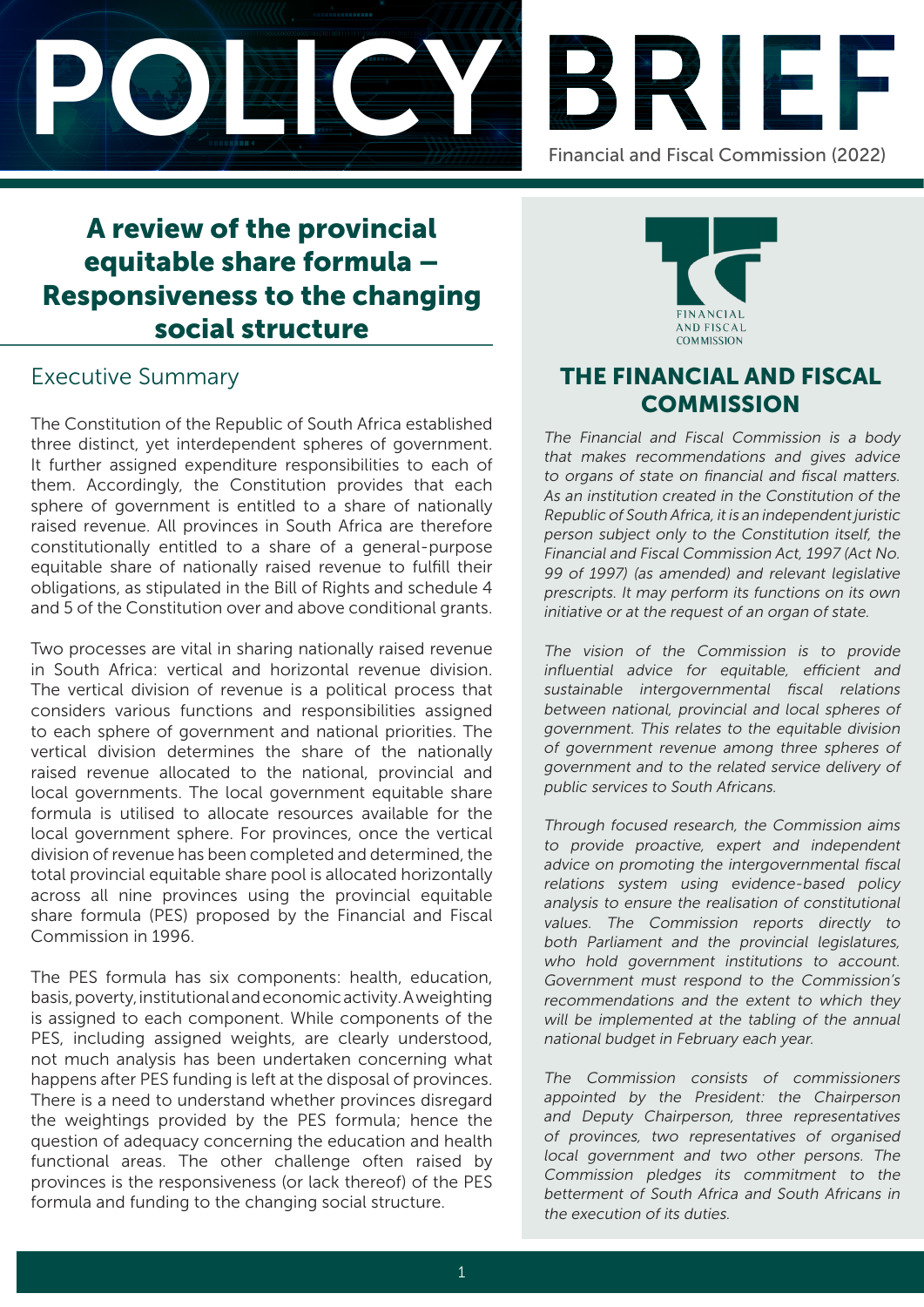Therefore, the main aim of this paper is to review and analyse expenditure patterns for health and education for all provinces; and to evaluate and analyse social structure changes in provinces for education and how the PES and other fiscal instruments respond to such changes.

To achieve its aim, the study undertook an analysis of the PES allocations and how far provinces deviate from the PES formula weights and changes in social structures (using variables such as learners' enrolment, the number of schools and teachers in a province). To fully understand other intergovernmental fiscal challenges and how provinces respond to social changes within education, given limited resources, the study utilised stakeholder engagements (mainly with officials from selected provincial treasuries).

With respect to the funding of education, the study revealed that all provinces allocate close to or more than 48% of PES revenue to education, except for few provinces, including Gauteng and the Western Cape. With respect to health allocation, all provinces allocate more than 27% of their PES funding to health.

With respect to social changes, the study revealed that, while some provinces have experienced a decline in the number of learners and schools, the number of teachers remains constant or increases in some instances. Other challenges revealed by the study include a lack of infrastructure delivery plans between the national Department of Basic Education and the provincial departments of Education, as well as a skills gap (where teachers were trained on an old and outdated curriculum). This necessitates the employment of new teachers as some teachers in the system are unable to teach according to the new curriculum, increasing personnel costs. Hence, the Commission recommends that the national Department of Basic Education and the provincial departments of Education should improve and strengthen the alignment of infrastructure delivery plans and projects, and that the national Department of Basic Education should undertake a skills audit to identify the skills gap, and develop and implement teachers' training programmes.

## Background

In South Africa, all spheres of government, including the provinces, are constitutionally entitled to a share of a general-purpose equitable share of nationally raised revenue to fulfill their obligations, as stipulated in the Bill of Rights and schedule 4 and 5 of the Constitution.

Two processes are vital in sharing nationally raised revenue in South Africa: vertical and horizontal revenue division. The former is a political process that considers various functions and responsibilities assigned to each sphere of government and national priorities, while the latter determines the share of the nationally raised revenue allocated to the national, provincial and local governments.

In South Africa, different formulae are utilised to allocate the resources available for the local government and provinces in the form of the local government equitable share and the provincial equitable share, respectively. The PES formula has six components: health, education, basis, poverty, institutional and economic activity. A weighting is assigned to each component. Since 1996, the PES formula has been subjected to various reviews, aimed at improving resource distribution and equity, among other things. While components of the PES, including assigned weights, are clearly understood, not much analysis has been undertaken concerning what happens after PES funding is left at the disposal of provinces. There is a need to understand whether provinces disregard the weightings provided by the PES formula; hence the question of adequacy concerning the education and health functional areas. The other challenge often raised by provinces is the responsiveness (or lack thereof) of the PES formula and funding to the changing social structure. When learners migrate from one province to another, the PES formula internalises and adjusts resources through the education component to follow learners' movement, but it fails to consider other necessary intergovernmental fiscal instruments.

This paper firstly critically analyses whether provinces allocate adequate resources or deviate significantly from the PES formula weighting when allocating resources to education and health. The analysis undertaken included calculating and analysing the percentage of funding allocated to education and health by provinces, and comparing this with weights indicated in the PES formula. Secondly, the study undertook an analysis to determine the extent to which resource and expenditure allocation responded to changes in the social structure.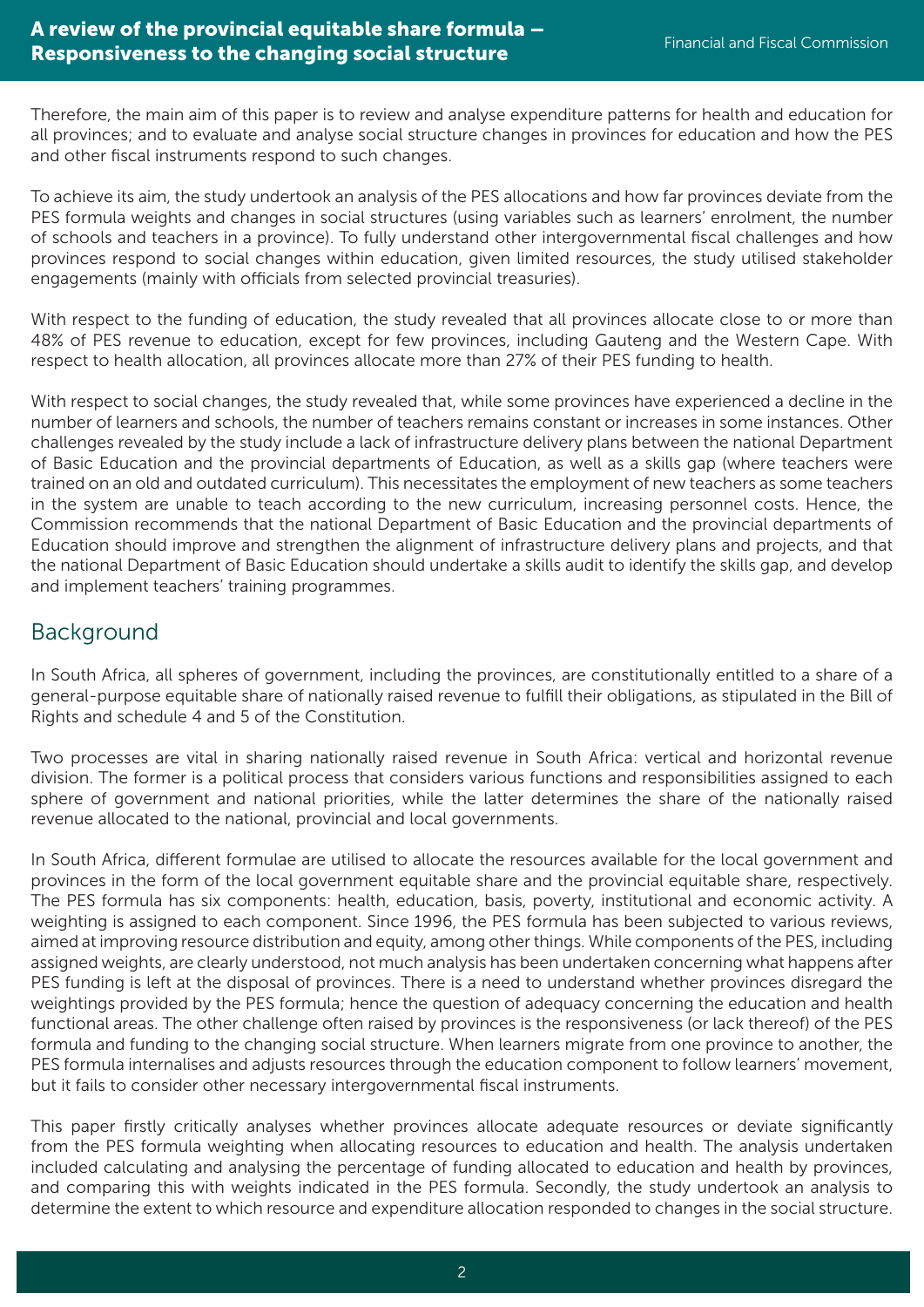The analysis included taking a closer look at changes in the number of schools and learners' enrolment per province against the number of teachers remaining in the employment of a province. Lastly, through a case study approach and stakeholder engagement, the paper reviewed other intergovernmental fiscal challenges and how provinces adjust to inadequate financial resources.

## Research findings

According to the PES formula, the education component has the highest weight of 48%. Provinces have discretion on how much to allocate to education; hence different provinces allocate different funding percentages from the PES to education. Notable from Figure 1 is that Limpopo has consistently allocated more than 48% of its equitable share to education in all the years. The Eastern Cape and Mpumalanga allocated more than 48% to education in many years (in only two and three years, where the Eastern Cape and Mpumalanga's allocations were below 48%). The Western Cape, Gauteng and North-West consistently allocated less than 48% of their PES funding to education.

For health, the PES formula's weight is 27%. While provinces have discretion on how to reprioritise funding from the PES once it is at their disposal, Figure 1 also illustrates that a number of provinces have been allocating more than 27% of their PES funding to health between 2012/13 and 2020/21. Gauteng has never allocated less than 33% of its PES funding to health since 2012/13. In 2020/21, Gauteng allocated over 41% of its PES funding to health, confirming the COVID-19-induced health needs. This shows the health expenditure pressures faced by all the provinces. While this could improve health care delivery and outcomes, it compromises the quality of education, especially given the increasing number of learners in these provinces. There is inconsistency in the percentage each province allocates to education and health. For example, the Eastern Cape allocated 49.7%, 48.7% and 49.9% to education in 2012/13, 2014/15 and 2020/21, respectively. In contrast, it allocated 27.8%, 29.4% and 32.8% respectively, to health over the same period. This may be as a result of the lack of costing needs or systems to guide the smooth allocation of resources.



### Figure 1: Provincial allocation of resources from the provincial equitable share to education and health

Source: National Treasury, 2012-2021<sup>1</sup>

<sup>1</sup> National Treasury. *2012, 2013, 2014, 2015, 2016, 2017, 2018, 2019 and 2020. Estimates of Provincial Revenue and*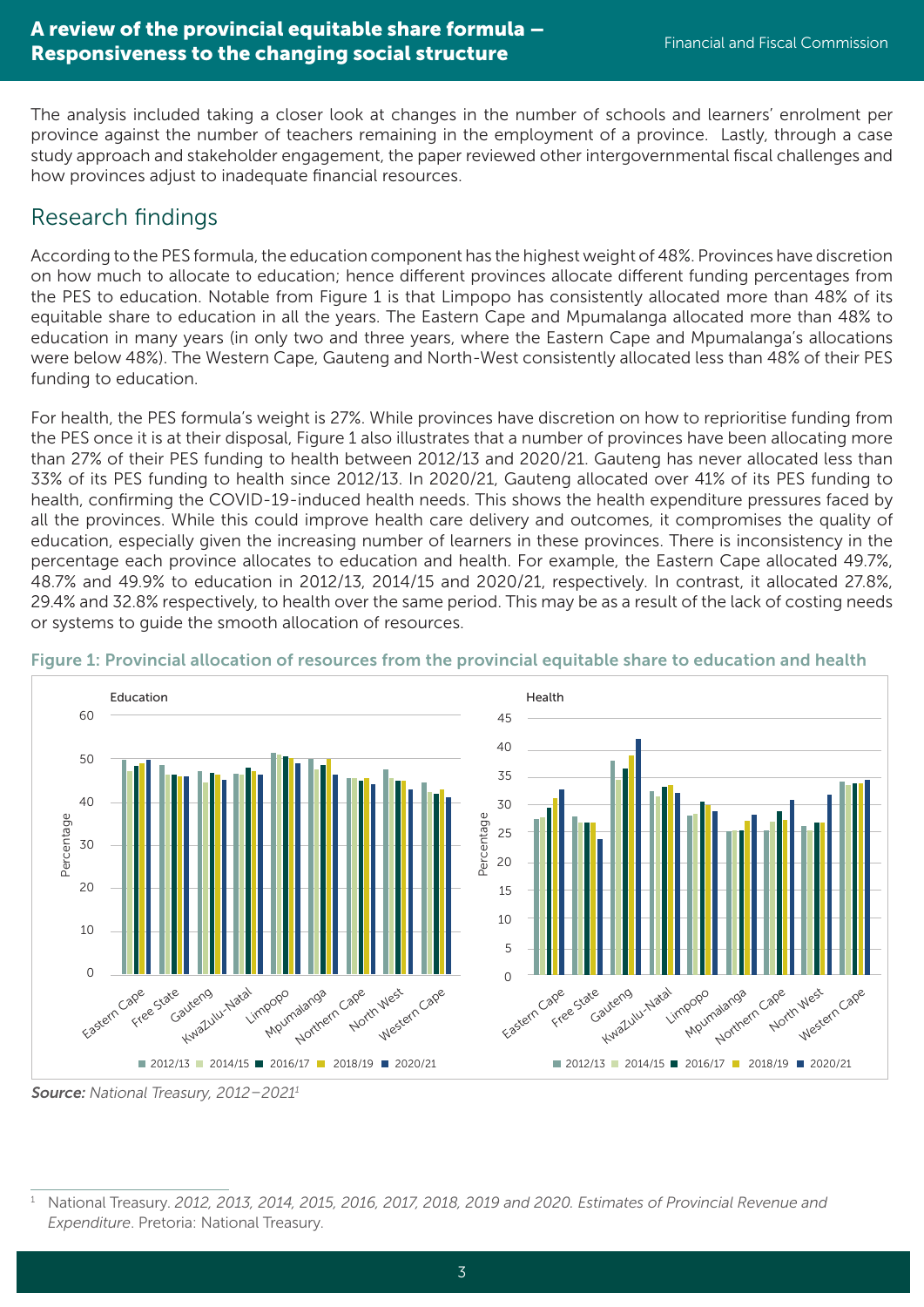### A review of the provincial equitable share formula –<br>
A review of the provincial equitable share formula – Financial and Fiscal Commission Responsiveness to the changing social structure

With respect to the changing social structure and resources requirements, there have been changes in the number of schools in provinces, mainly due to learners' movement between provinces, leading to some provinces losing learners, while others are gaining learners. Some schools had to be shut down and merged, primarily in provinces losing a significant number of learners, while a need for more schools arose in provinces receiving more learners. Figure 2 shows that the total number of schools has decreased by 2 196 nationally (from 27 194 in 2000 to 24 998 in 2019), provinces with the highest drop are the Free State, Eastern Cape, and Northwest. Decrease in the number of schools in the Eastern Cape and North-West correspond to the decreasing number of learners over the same period, while in the Free State, there was only a slight decrease in the number of learners. The number of schools in Gauteng increased significantly from 2 270 in 2000 to 2 913 in 2019, which corresponds to a significant increase in enrolment numbers, indicating a need for new schools in the province. In the Western Cape, there was an increase in enrolment and the number of schools. There is a positive relationship between the number of learners and the number of schools in a province. Since the PES uses school enrolment numbers, it plays a vital role in ensuring that provinces with more learners receive a higher share. However, there is no alignment between the PES and other complementary intergovernmental fiscal instruments, such as school infrastructure grants, to ensure the availability of adequate funding for the development of new school infrastructure.



#### Figure 2: Difference in the number of schools and school enrolment between 2000 and 2019

Source: Department of Education, 2000<sup>2</sup> and 2019<sup>3</sup>

With respect to how provinces adjust to inadequate financial resources, analysis revealed that provinces prioritise and protect education and health, as combined spending on these two areas exceeds 75% of allocated funds from the PES. For example, Gauteng allocates over 83% of PES funding to education and health. This implies that provinces allocate very few resources to other functional areas.

<sup>&</sup>lt;sup>2</sup> Department of Education. 2002. Education Statistics in South at glance in 2000. https://www.google.com/ url?sa=t&rct=j&q=&esrc=s&source=web&cd=&ved=2ahUKEwjdt6b\_0Mr3AhWNTcAKHcTsBcIQFnoECBIQAQ&url=https:// www.dhet.gov.za/DHET%20Statistics%20Publication/DoE%20Stats%20at%20a%20Glance%202000. pdf&usg=AOvVaw2C8j1w4ZkjmsJBFq4sbXEB<br>Department of Education. 2020. *2019 School Realities*. Available at School Realities 2019 Final .pdf (education.gov.za)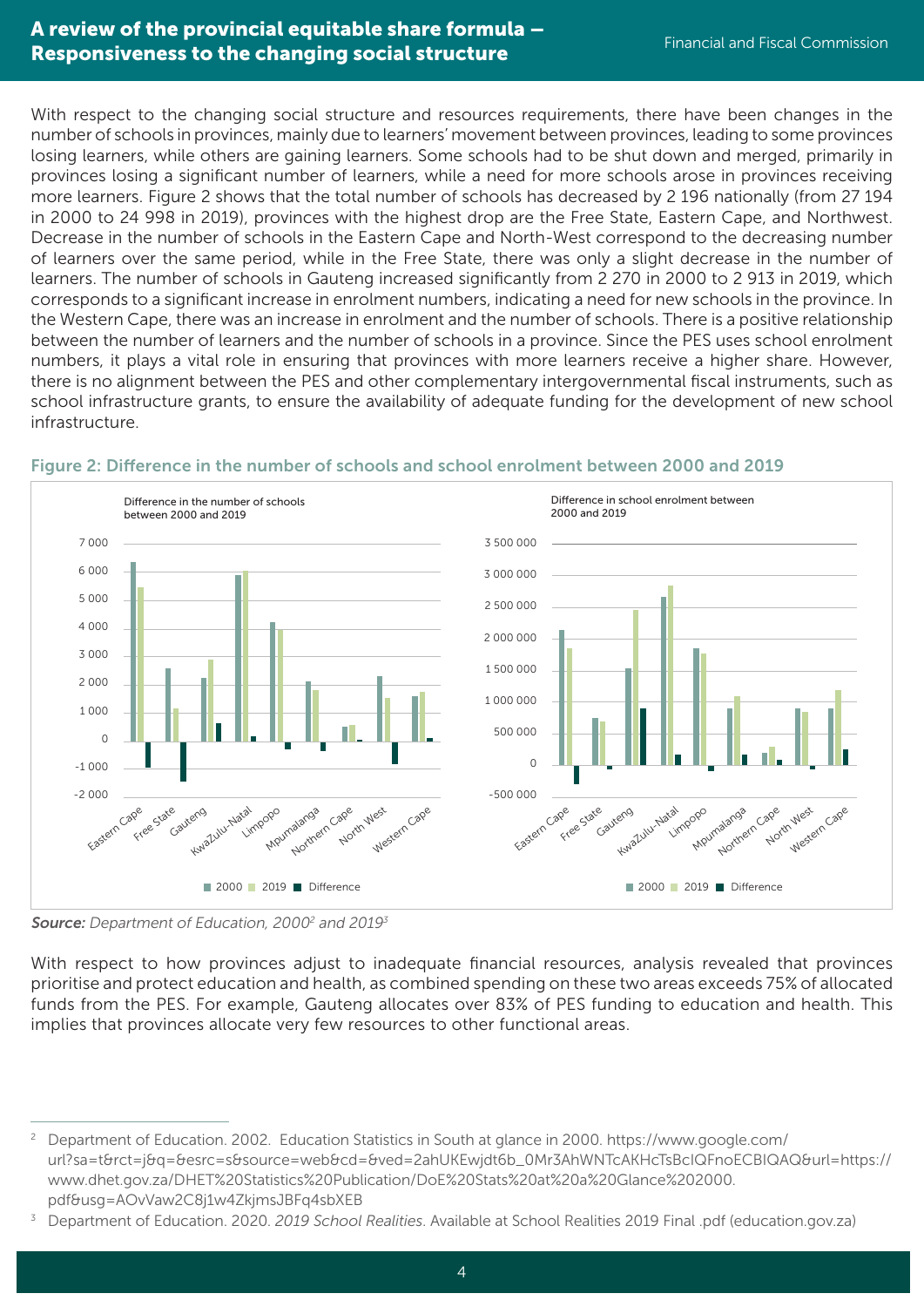



#### Figure 3: Provincial allocation of resources from the provincial equitable share: education and health combined

The research also revealed that provinces reduce funding on goods and services (which includes learner support material) when faced with funding challenges, since it is difficult to reduce compensation of employees. This compromises the quality of education as a shortage of learner support material affects education quality. Stakeholder engagement also revealed that, in some instances, provinces delay the replacement of teachers (e.g. when they retire), which compromises the quality of education. KwaZulu-Natal, for example, indicated that it is unable to afford and replace over 6 000 teachers currently. The Eastern Cape also indicated that there were just over 54 000 vacant teachers' posts in 2021. For 2022, this number was readjusted and reduced due to funding pressure. Freezing teachers' posts as result of funding constraints will have a detrimental effect on the quality of education outcomes. Through stakeholder engagement, the study also revealed a challenge related to the absence of infrastructure delivery plans (coordination) in some instances between the national Department of Basic Education and the provincial departments of Education with respect to some infrastructure grants within the sector (particular the Accelerated School Infrastructure Development Initiative, an indirect infrastructure grant). The other key challenge revealed by the study relates to the education skills gap faced by provinces, where some teachers, who were trained on an old and outdated curriculum, are unable to teach according to the new curriculum, which necessitates the employment of new teachers in the system, increasing personnel costs.

## Conclusion

Most provinces consistently allocate closer to or more than 48% of their PES funding to education, with the few (including Gauteng and the Western Cape) consistently allocating less. Findings reveal that many provinces have been allocating more than 27% of their PES funding to health, which shows the health expenditure pressures. Notable is that some provinces move resources between education and health, and other activities. Moving financial resources from other functional areas to education and health has serious implications for funding other key sectors and activities, such as economic development. Study findings reveal a lack of coordination of education infrastructure delivery plans between the national Department of Basic Education, as a custodian of indirect grants (responsible for capital spending as part of the delivery of school infrastructure) and provincial departments of Basic Education (recipients of the PES funding and responsible for the operational spending of infrastructure delivered by the national Department of Basic Education through indirect grants). Analysis reveals that a large percentage of PES funding, both on education and health, is spent on personnel due to various reasons, including public sector wage agreements which are not taken into account when determinining the PES to provinces and the teachers' skills gap.

Based on these findings, it is recommended that the national Department of Basic Education and provincial departments of Education should improve the coordination of infrastructure delivery plans and that the national Department of Basic Education should undertake a skills audit to identify the skills gap and develop and implement teachers' training programmes